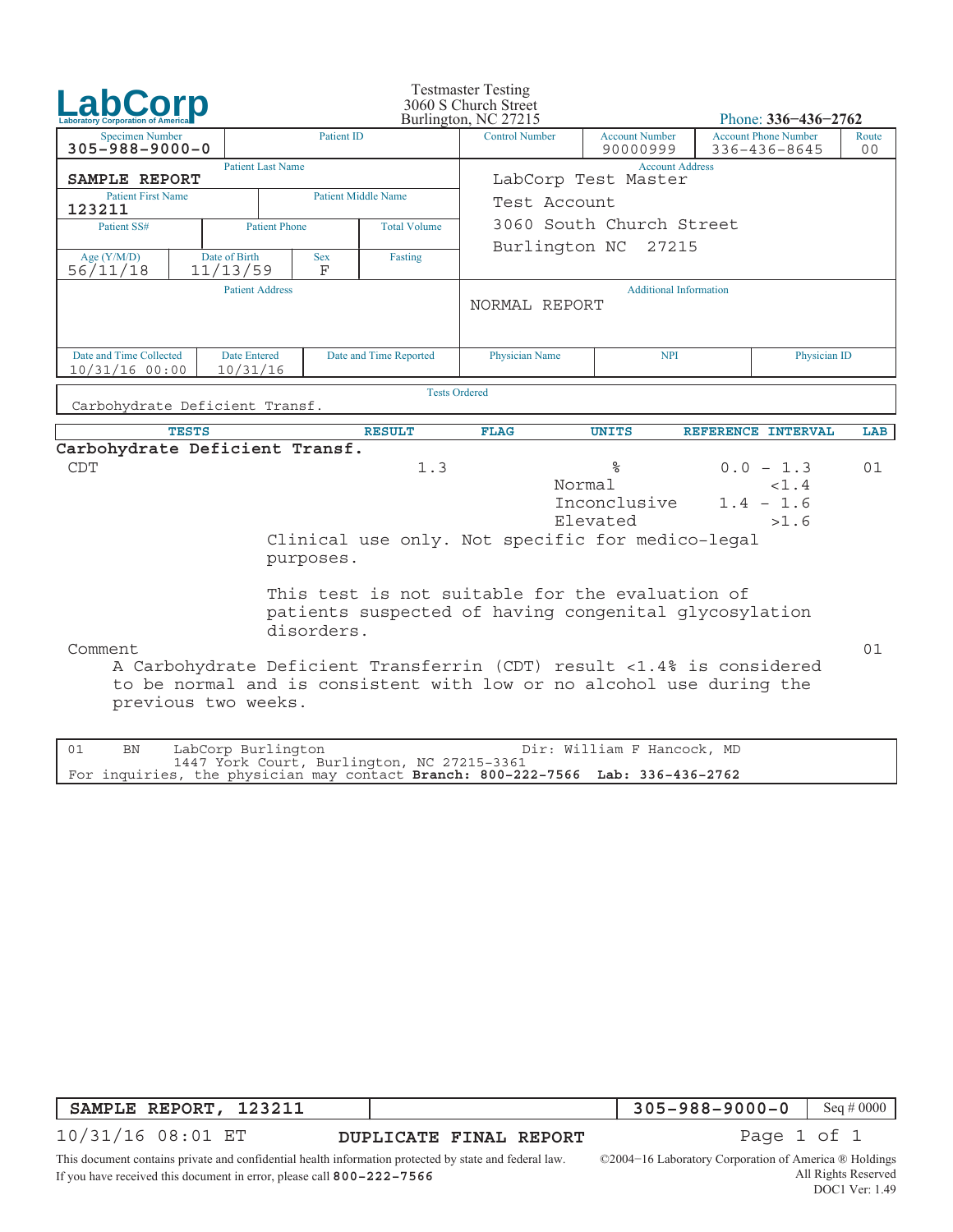| <b>Laboratory Corporation of Americ</b>                               |                                 |                 |                                      | <b>Testmaster Testing</b><br>3060 S Church Street<br>Burlington, NC 27215                                                                                                                                                                                                                                                           |                                          |  | Phone: $336 - 436 - 2762$                   |             |
|-----------------------------------------------------------------------|---------------------------------|-----------------|--------------------------------------|-------------------------------------------------------------------------------------------------------------------------------------------------------------------------------------------------------------------------------------------------------------------------------------------------------------------------------------|------------------------------------------|--|---------------------------------------------|-------------|
| <b>Patient ID</b><br><b>Specimen Number</b><br>$305 - 988 - 9001 - 0$ |                                 |                 |                                      | <b>Control Number</b>                                                                                                                                                                                                                                                                                                               | <b>Account Number</b><br>90000999        |  | <b>Account Phone Number</b><br>336-436-8645 | Route<br>00 |
| SAMPLE REPORT                                                         | <b>Patient Last Name</b>        |                 |                                      | <b>Account Address</b><br>LabCorp Test Master                                                                                                                                                                                                                                                                                       |                                          |  |                                             |             |
| <b>Patient First Name</b><br>123211                                   |                                 |                 | <b>Patient Middle Name</b>           | Test Account                                                                                                                                                                                                                                                                                                                        |                                          |  |                                             |             |
| Patient SS#                                                           | <b>Patient Phone</b>            |                 | <b>Total Volume</b>                  | 3060 South Church Street                                                                                                                                                                                                                                                                                                            |                                          |  |                                             |             |
| Age $(Y/M/D)$<br>56/11/18                                             | Date of Birth<br>11/13/59       | <b>Sex</b><br>F | Fasting                              | Burlington NC 27215                                                                                                                                                                                                                                                                                                                 |                                          |  |                                             |             |
|                                                                       | <b>Patient Address</b>          |                 |                                      | INCONCLUSIVE REPORT                                                                                                                                                                                                                                                                                                                 | <b>Additional Information</b>            |  |                                             |             |
| Date and Time Collected<br>$10/31/16$ 00:00                           | <b>Date Entered</b><br>10/31/16 |                 | Date and Time Reported               | Physician Name                                                                                                                                                                                                                                                                                                                      | Physician ID<br><b>NPI</b>               |  |                                             |             |
| Carbohydrate Deficient Transf.                                        |                                 |                 |                                      | <b>Tests Ordered</b>                                                                                                                                                                                                                                                                                                                |                                          |  |                                             |             |
| <b>TESTS</b>                                                          |                                 |                 | <b>RESULT</b>                        | <b>FLAG</b>                                                                                                                                                                                                                                                                                                                         | <b>UNITS</b>                             |  | REFERENCE INTERVAL                          | LAB         |
| Carbohydrate Deficient Transf.<br>CDT                                 |                                 | purposes.       | 1.5                                  | High<br>Clinical use only. Not specific for medico-legal                                                                                                                                                                                                                                                                            | နွ<br>Normal<br>Inconclusive<br>Elevated |  | $0.0 - 1.3$<br>< 1.4<br>$1.4 - 1.6$<br>>1.6 | 01          |
| Comment                                                               |                                 | disorders.      | collected three to four weeks later. | This test is not suitable for the evaluation of<br>patients suspected of having congenital glycosylation<br>A Carbohydrate Deficient Transferrin (CDT) result between 1.4 and 1.6%<br>is considered to be inconclusive for chronic alcohol use during the<br>previous two weeks. It is recommended to repeat test with a new sample |                                          |  |                                             | 01          |
| 01<br>BN                                                              | LabCorp Burlington              |                 |                                      |                                                                                                                                                                                                                                                                                                                                     | Dir: William F Hancock, MD               |  |                                             |             |

| SAMPLE REPORT, | 123211 |
|----------------|--------|

10/31/16 08:02 ET

**DUPLICATE FINAL REPORT Page 1 of 1** 

This document contains private and confidential health information protected by state and federal law. If you have received this document in error, please call **800−222−7566**

1447 York Court, Burlington, NC 27215−3361

For inquiries, the physician may contact **Branch: 800−222−7566 Lab: 336−436−2762**

©2004−16 Laboratory Corporation of America ® Holdings All Rights Reserved DOC1 Ver: 1.49

**305−988−9001−0** Seq # 0000